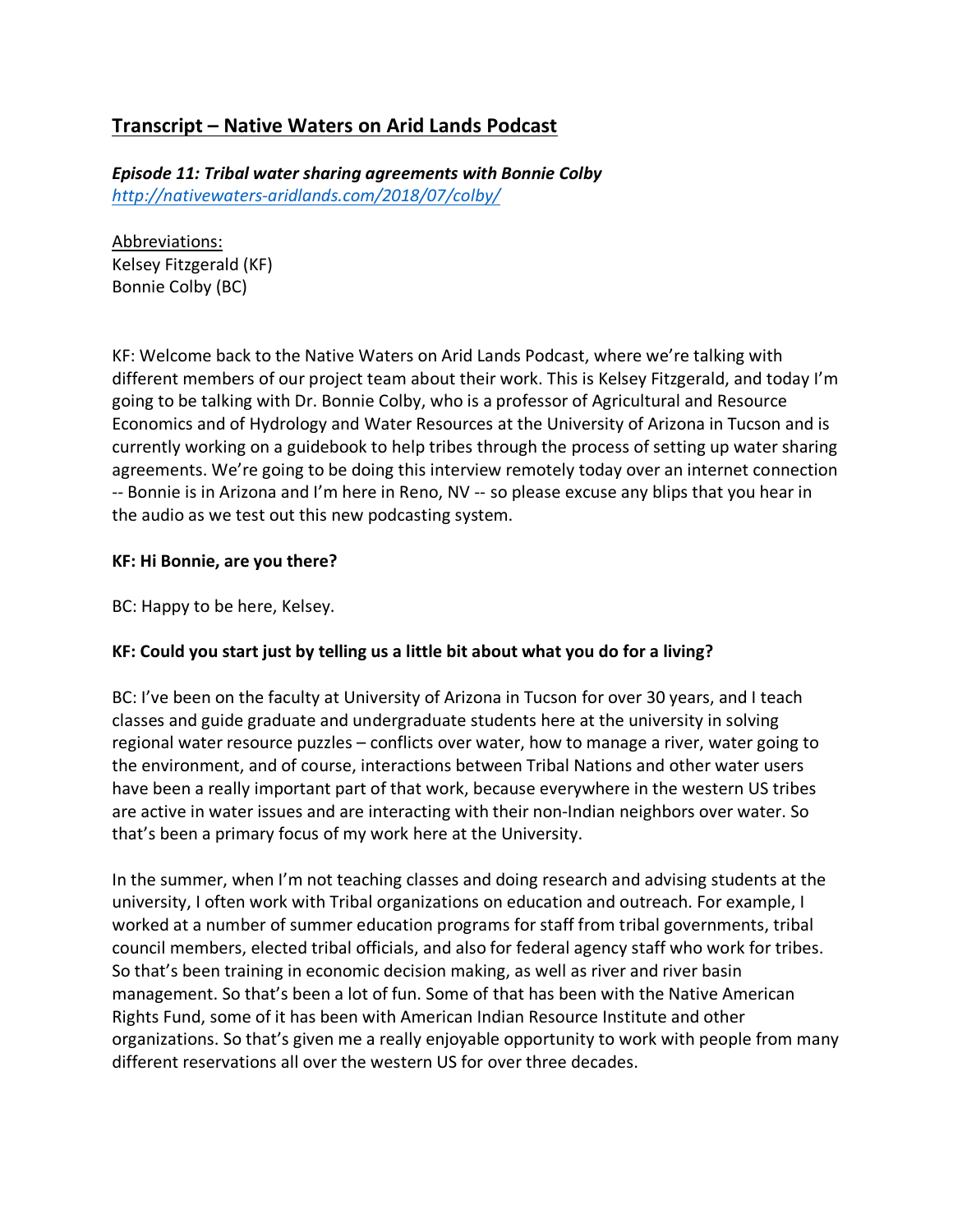#### K**F: So, as part of the Native Waters on Arid Lands project, I understand that you are currently working on a guidebook to help tribes through the process of setting up water sharing agreements. Can you tell us, first of all, what a water sharing agreement is?**

BC: Yes. Federally recognized tribal govts are in a really unique position in their regions in that their water rights are often very senior, because the reservations were established in many cases before there was a lot of non-indian settlement and claiming of water by non-tribal peoples. So tribes often have the senior water rights in their region, and that means those rights are more drought proof, and thus desirable not only for use on the reservation but also by non-indian water users.

Say there's a city who has less secure water rights – they might make an agreement with a tribal nation that in return for payments, the tribes would allow the city to use some of their senior, more secure water during a drought period. So when I talk about water sharing agreements, it's that kind of arrangement that I had in mind, and a number of arrangements like that are occurring around the western united states between tribal nations and other water users.

# **KF: Can you give us an example of a water sharing agreement that you've learned about in your work, and how that agreement is set up?**

BC: One example here in Arizona where I live is the Gila River Indian community has a large amount of quantified water rights. Water that is governed by the tribal nation, by the GRIC involving groundwater and surface water and water from a federal project that serves that part of AZ. The Gila River Indian Community is actually banking water beneath the reservation for other parties to draw upon during shortage years. So, It's serving as a water bank, it receives payment for those water banking and storage services, and it also receives the benefit of having more water under the reservation which raises the water table and is good for the other agricultural operations that occur on that reservation. They use both groundwater and surface water, but it makes the groundwater cheaper to pump when it's closer to the surface.

# **KF: What are your goals of the guidebook that you're putting together?**

BC: The goals of the research are to provide practical guidelines, you could even say something as practical as checklists. If you're negotiating with non-indian cities and farming districts over use of tribal water, what are the kinds of things you need to think about? Laying that out in a clear way that a tribal council could use, or tribal agency staff, so that as they're in these complex discussions they have something to refer to, and something that's written for people who are not necessarily specialists in this area but are engaged in the decision-making.

### **KF [5:20] - Can you share some tips with us? What are some things a tribe needs to think about if they're putting together a water sharing agreement?**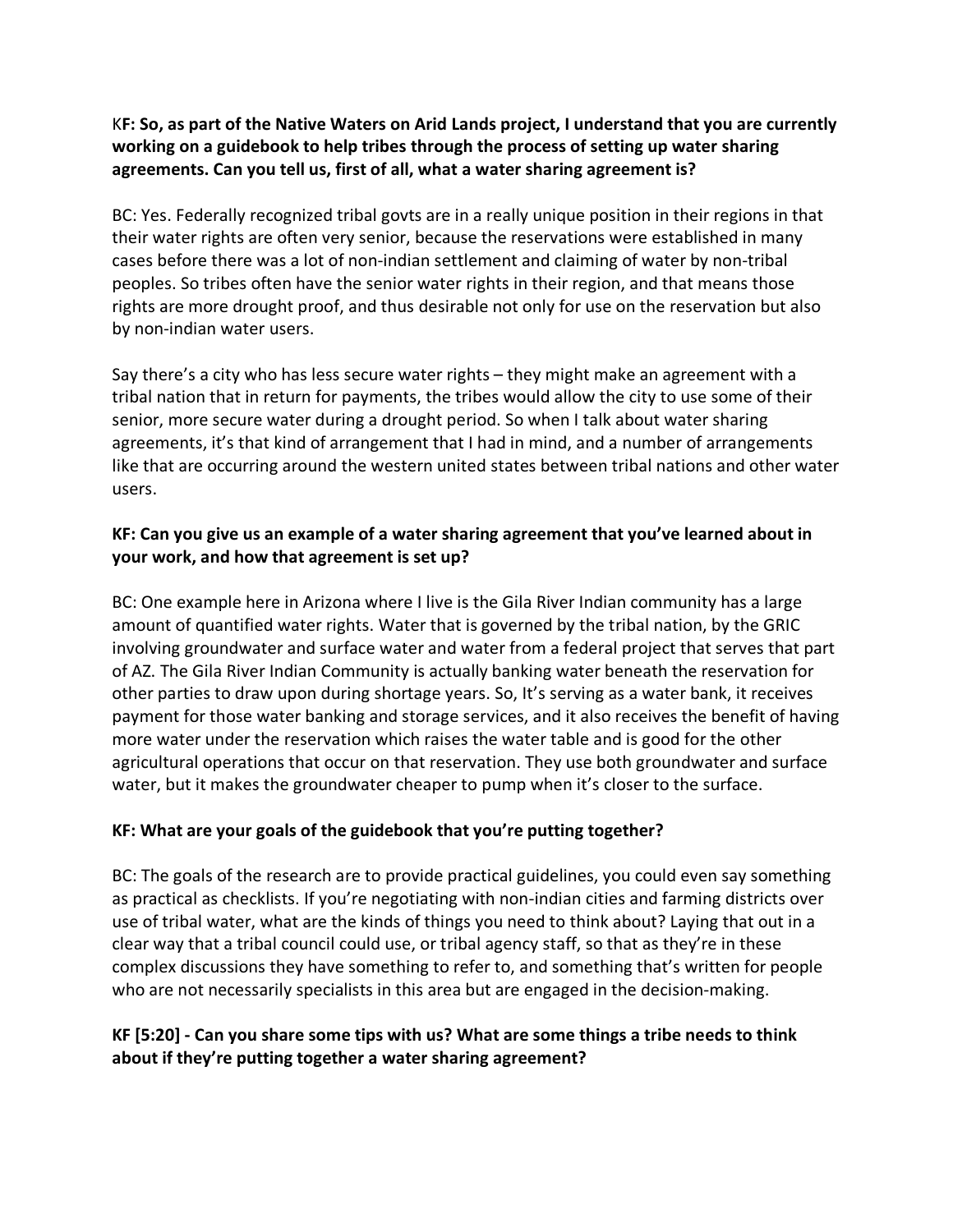BC: Well, like any agreement with neighboring resource users, one really wants to think about what are fair terms to the tribe. So one of the things to carefully consider is what's a fair price that the tribe should be asking? A price that really rewards them for the seniority of their water rights and for their managing the agreement and making water available to the other party during dry periods? So that's a special consideration that one wants to give considerable thought to, and we give some guidelines for doing that in the guidebook that we're producing.

And of course the tribes fortunately have excellent attorneys, so having their attorneys make sure the contract is really well written and considers the tribes interests – not only its financial interests, but it's cultural values, the future of water use on the reservation, the different ways that other generations, future generations of tribal members might want to use water, keeping a flexibility for different arrangements in the future. Those are two considerations that come to mind.

The issue of receiving a fair return and having an agreement that is flexible for the tribe to do different kinds of water uses in the future, as new generations of tribal leadership arise and they have different ideas and values.

### **KF [6:52] - What are some of the positive outcomes or benefits that you see for tribes that enter into a successful water-sharing agreement?**

BC: One of them of course is a direct financial revenue benefit. The revenues are earned by the tribal government, they might invest those in water conservation and water efficiency technologies if they have agriculture on the reservation. They might invest them in restoring river systems and habitat. Revenues for the tribal nation to use in whatever way it sees fit.

Another important benefit is being a central player in the regional water dialogue, along with the off-reservation cities and off-reservation irrigation districts, that tribes are right in there in the negotiation and decision-making process. I see that as a real plus, and something really important that has happened over the last decade and more. That tribes are seen in leadership roles in their regions regarding water issues.

#### **KF: What do you hope to accomplish through this project?**

BC: I would love for the work that we're doing – both the guidebook, which will be web-based as well as a typical hard copy document, and presentations that we do at forums where we are talking directly with members of tribal communities, I would like to see tribal decision-makers feel more comfortable, confident, and really able to negotiate on behalf of their tribe's interest in this very complex and specialized area.

### **KF [8:25]: How far out are you from completing the guidebook? When can people expect to see this?**

BC: Well, there will certainly be a draft circulating later this year, and then depending on how long it takes to kind of get some detailed comments and revise it, I think it'll be available for the general public and online certainly in 2019.